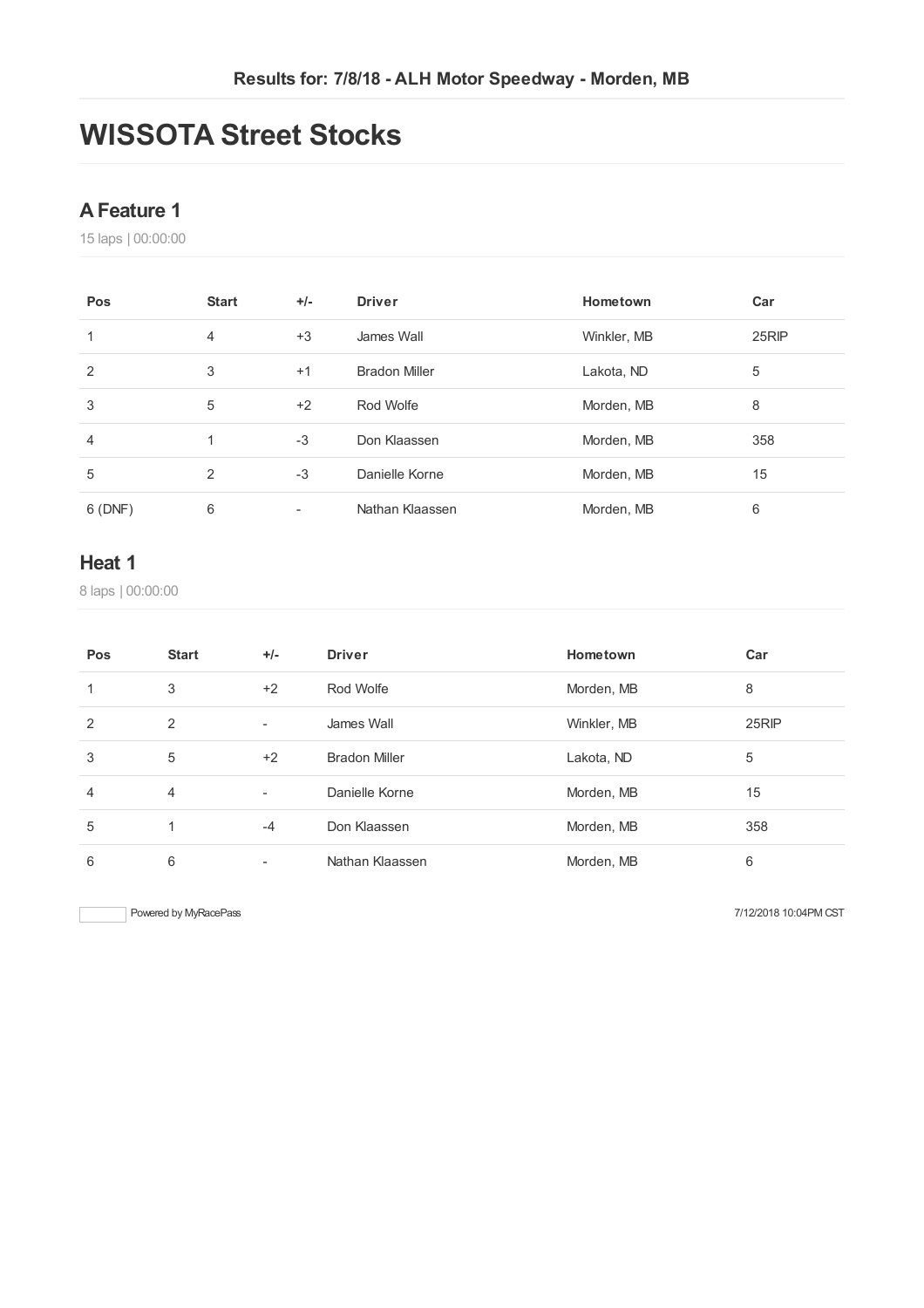## **WISSOTA Modifieds**

#### **AFeature 1**

laps | 00:00:00

| Pos            | <b>Start</b>   | $+/-$ | <b>Driver</b>       | Hometown          | Car |
|----------------|----------------|-------|---------------------|-------------------|-----|
| 1              | 2              | $+1$  | <b>Ryan Cousins</b> | Morden, MB        | 36  |
| 2              | $\overline{4}$ | $+2$  | <b>Scott Greer</b>  | Winnipeg, MB      | 5G  |
| 3              | 5              | $+2$  | Ward Imrie          | Winnipeg, MB      | 10W |
| $\overline{4}$ | 6              | $+2$  | Justin Bronk        | West St. Paul, MB | 92  |
| 5              | 3              | $-2$  | <b>Shawn Teunis</b> | West St. Paul, MB | 39  |
| 6              | 1              | -5    | Lee McRae           | Marquette, MB     | 9   |

#### **Heat 1**

laps | 00:00:00

| Pos            | <b>Start</b> | $+/-$                    | <b>Driver</b>       | Hometown          | Car |
|----------------|--------------|--------------------------|---------------------|-------------------|-----|
| 1              | 1            | $\overline{\phantom{a}}$ | Lee McRae           | Marquette, MB     | 9   |
| 2              | 3            | $+1$                     | <b>Scott Greer</b>  | Winnipeg, MB      | 5G  |
| 3              | 2            | $-1$                     | <b>Shawn Teunis</b> | West St. Paul, MB | 39  |
| $\overline{4}$ | 5            | $+1$                     | Ward Imrie          | Winnipeg, MB      | 10W |
| 5              | 6            | $+1$                     | <b>Ryan Cousins</b> | Morden, MB        | 36  |
| 6              | 4            | $-2$                     | Justin Bronk        | West St. Paul, MB | 92  |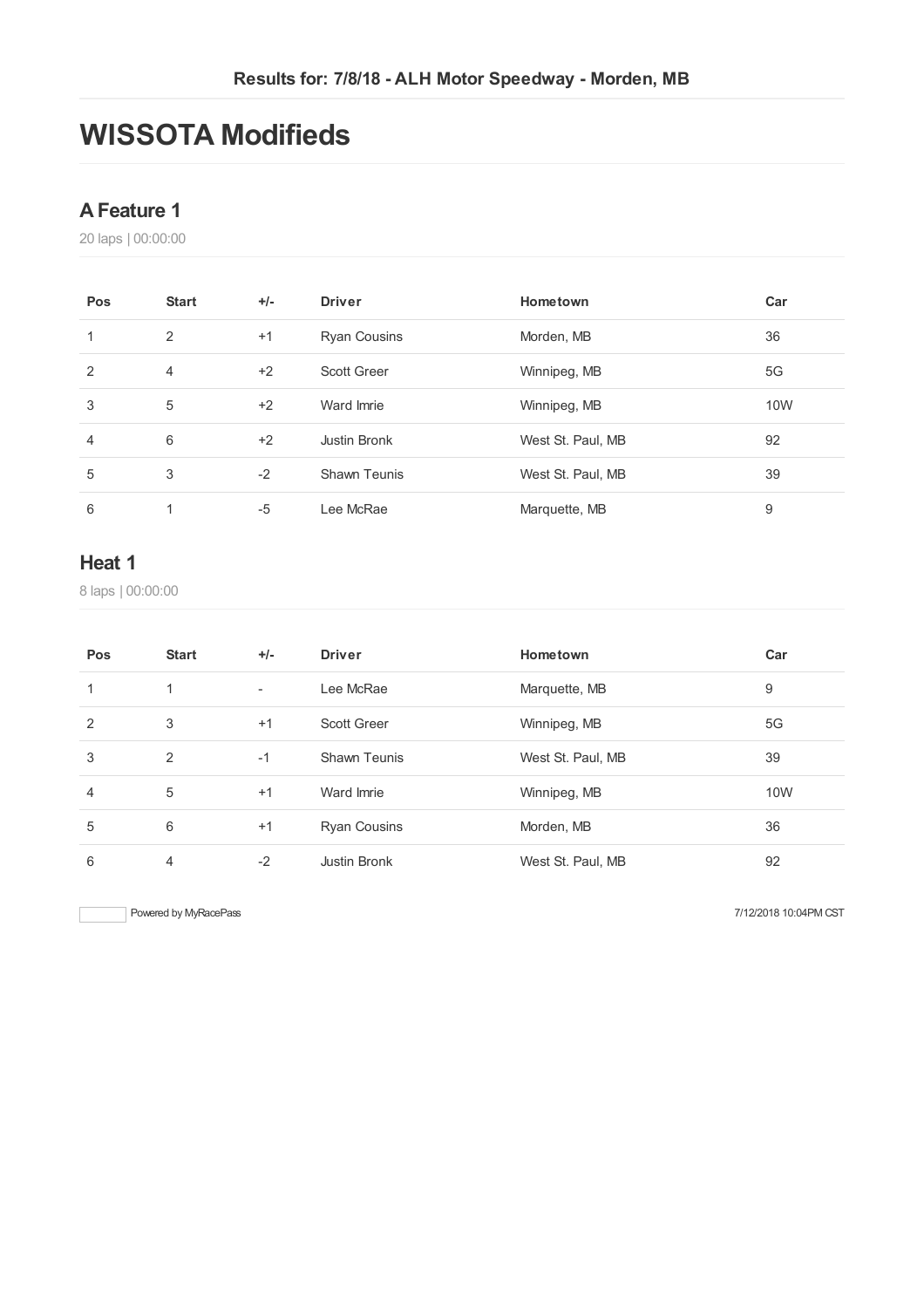### **Pure Stocks**

#### **AFeature 1**

laps | 00:00:00

| Pos            | <b>Start</b>     | $+/-$                    | <b>Driver</b>         | Hometown           | Car            |
|----------------|------------------|--------------------------|-----------------------|--------------------|----------------|
| 1              | $\mathbf{1}$     | $\overline{\phantom{a}}$ | <b>Bailey Cousins</b> | Morden, MB         | 7B             |
| $\overline{2}$ | $\boldsymbol{9}$ | $+7$                     | Kevin Smith           |                    | 06             |
| $\,$ 3 $\,$    | 17               | $+14$                    | <b>Jeff Gillies</b>   | Killarney, MB      | 7G             |
| 4(DNF)         | 15               | $+11$                    | Danielle Korne        | Morden, MB         | 15             |
| 5(DNF)         | 10               | $+5$                     | Marv Klaassen         | Morden, MB         | 445            |
| 6(DNF)         | 8                | $+2$                     | Raymond Smith         | Boissevain, MB     | 08             |
| 7(DNF)         | 4                | $-3$                     | <b>Brian Bellew</b>   | Killarney, MB      | 30K            |
| 8 (DNF)        | 13               | $+5$                     | <b>Brian Kentner</b>  | Boissevain, MB     | 66K            |
| 9(DNF)         | 3                | $-6$                     | <b>Gary Feeleus</b>   | Winnipeg, MB       | 56             |
| 10 (DNF)       | 7                | $-3$                     | Jamie Smith           | Boissevain, MB     | 13             |
| 11 (DNF)       | 6                | $-5$                     | Mike Fleming          | Winnipeg, MB       | 27             |
| 12 (DNF)       | 5                | $-7$                     | Larry Niebel          | lle Des Chenes, MB | 42L            |
| 13 (DNF)       | 18               | $+5$                     | Al Unger              | Morden, MB         | 95             |
| 14 (DNF)       | 2                | $-12$                    | Dean Miljure          | Winnipeg, Man, MB  | 71             |
| 15 (DNF)       | 12               | $-3$                     | Pat Smith             | Boissevain, MB     | 16             |
| 16 (DNF)       | 14               | $-2$                     | Cory Popplestone      | Boissevain, MB     | 46             |
| 17 (DNF)       | 11               | -6                       | Jimmy Klassen         | Morden, MB         | $\overline{7}$ |
| <b>DQ</b>      | 16               | $-2$                     | Jeremy Bezan          | Miami, MB          | 88             |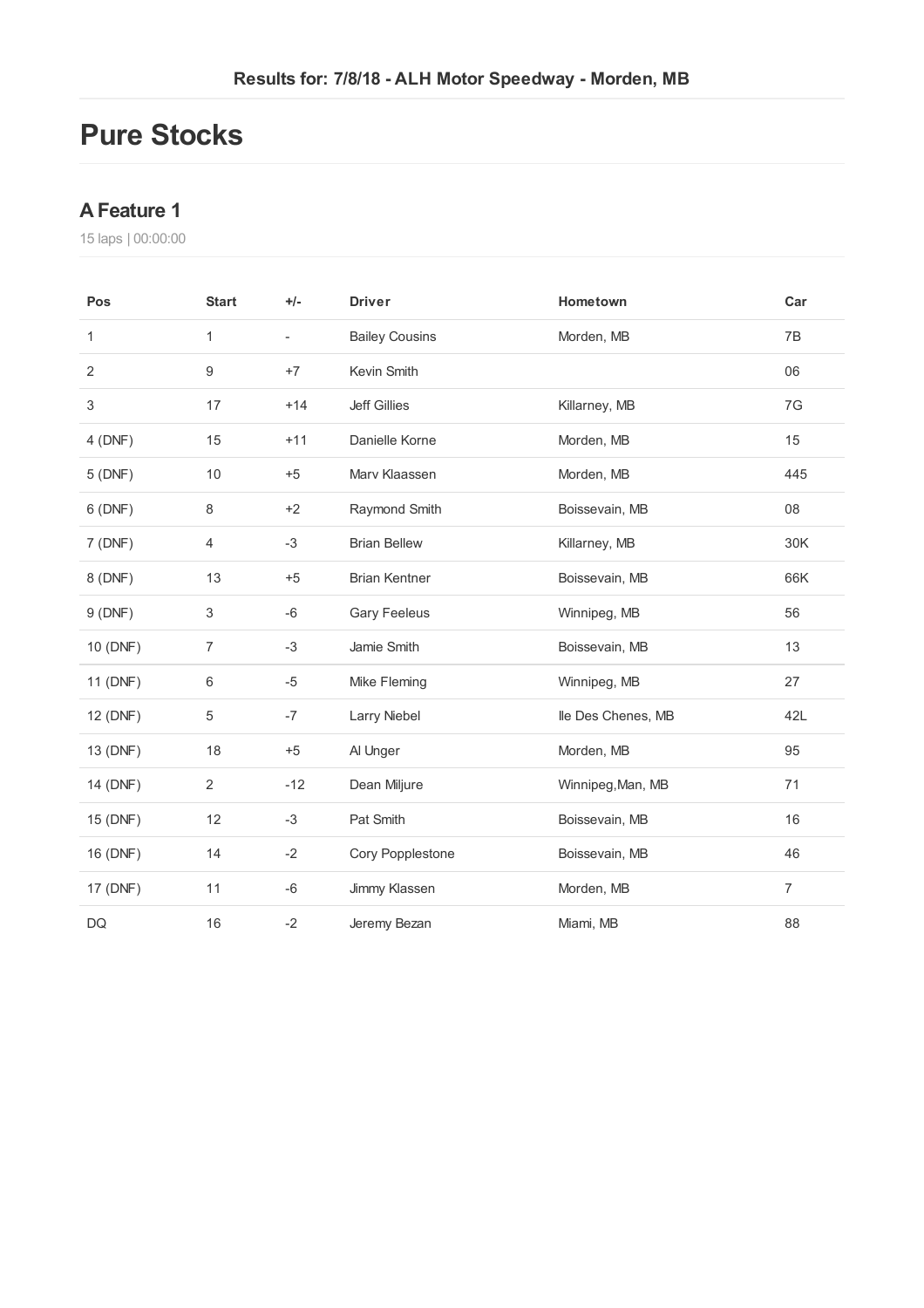#### **Heat 1**

laps | 00:00:00

| Pos            | <b>Start</b> | $+/-$ | <b>Driver</b>         | Hometown       | Car |
|----------------|--------------|-------|-----------------------|----------------|-----|
| 1              | 2            | $+1$  | Raymond Smith         | Boissevain, MB | 08  |
| $\overline{2}$ | 6            | $+4$  | <b>Bailey Cousins</b> | Morden, MB     | 7B  |
| 3              |              | $-2$  | <b>Gary Feeleus</b>   | Winnipeg, MB   | 56  |
| 4              | 5            | $+1$  | Mary Klaassen         | Morden, MB     | 445 |
| 5(DNF)         | 3            | $-2$  | Danielle Korne        | Morden, MB     | 15  |
| 6(DNF)         | 4            | $-2$  | Jeff Gillies          | Killarney, MB  | 7G  |

#### **Heat 2**

laps | 00:00:00

| Pos    | <b>Start</b> | $+/-$                    | <b>Driver</b>       | Hometown          | Car |
|--------|--------------|--------------------------|---------------------|-------------------|-----|
|        | 1            | $\overline{\phantom{a}}$ | Jamie Smith         | Boissevain, MB    | 13  |
| 2      | 5            | $+3$                     | <b>Brian Bellew</b> | Killarney, MB     | 30K |
| 3      | 6            | $+3$                     | Dean Miljure        | Winnipeg, Man, MB | 71  |
| 4      | 3            | $-1$                     | Jimmy Klassen       | Morden, MB        | 7   |
| 5(DNF) | 4            | $-1$                     | Jeremy Bezan        | Miami, MB         | 88  |
| 6(DNF) | 2            | $-4$                     | Al Unger            | Morden, MB        | 95  |

### **Heat 3**

laps | 00:00:00

| Pos            | <b>Start</b> | $+/-$ | <b>Driver</b>        | Hometown           | Car |
|----------------|--------------|-------|----------------------|--------------------|-----|
| 1              | 5            | $+4$  | Larry Niebel         | lle Des Chenes, MB | 42L |
| 2              | 1            | $-1$  | Kevin Smith          |                    | 06  |
| 3              | 6            | $+3$  | Mike Fleming         | Winnipeg, MB       | 27  |
| $\overline{4}$ | 3            | $-1$  | Pat Smith            | Boissevain, MB     | 16  |
| 5              | 4            | $-1$  | <b>Brian Kentner</b> | Boissevain, MB     | 66K |
| 6              | 2            | $-4$  | Cory Popplestone     | Boissevain, MB     | 46  |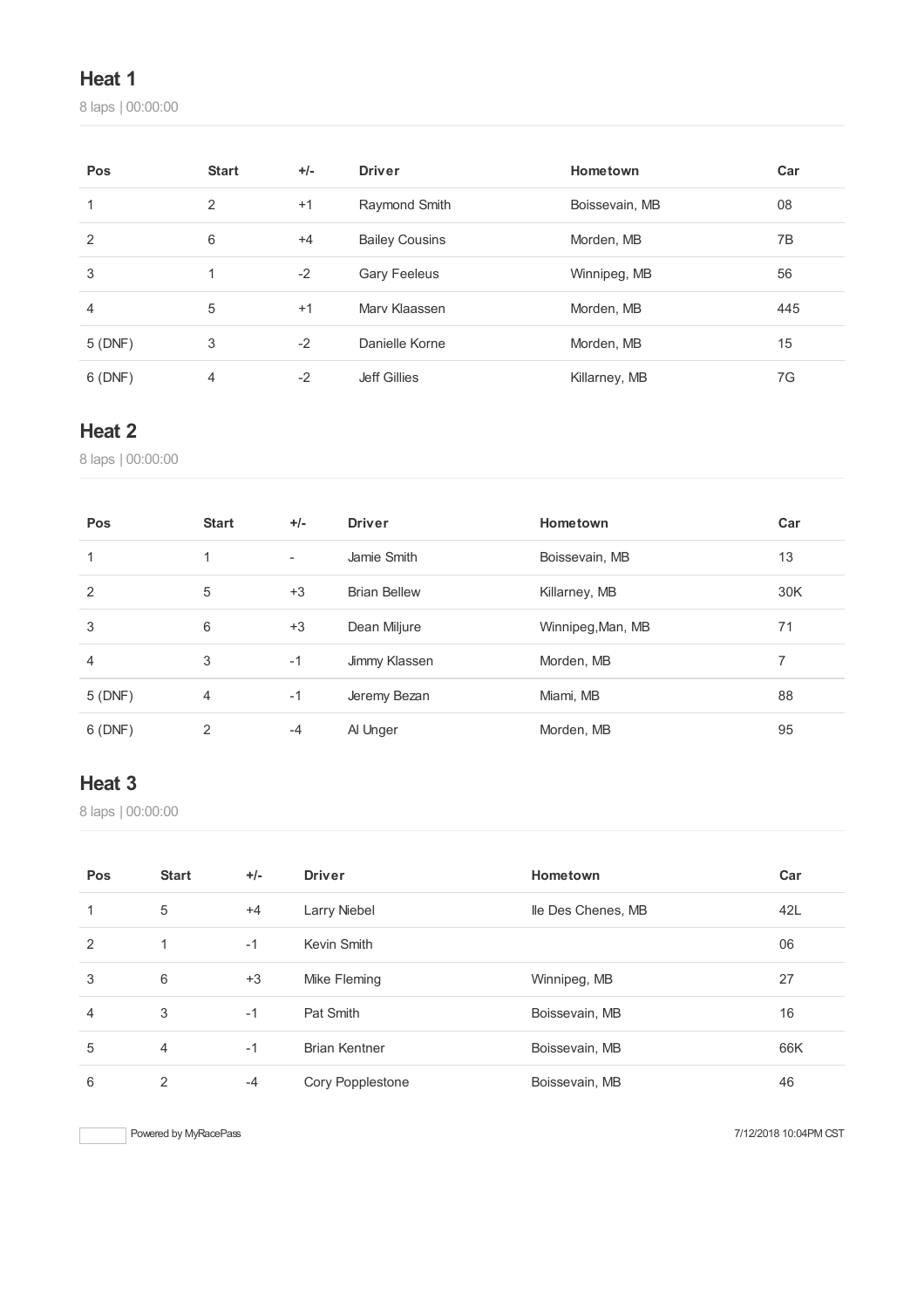## **WISSOTA Midwest Modifieds**

#### **AFeature 1**

laps | 00:00:00

| Pos            | <b>Start</b>   | $+/-$                    | <b>Driver</b>           | Hometown        | Car             |
|----------------|----------------|--------------------------|-------------------------|-----------------|-----------------|
| 1              | 1              | $\overline{\phantom{a}}$ | Eric Haugland           | Lawton, ND      | 32              |
| 2              | 5              | $+3$                     | Cole Haugland           | Brocket, ND     | 10 <sup>C</sup> |
| 3              | 7              | $+4$                     | <b>Brandon Wieler</b>   | Winkler, MB     | 99W             |
| 4              | 10             | $+6$                     | Derek Unrau             | Roland, MB      | 59              |
| 5              | 8              | $+3$                     | <b>Austin Hunter</b>    | Winnipeg, MB    | 44              |
| $6\,$          | 3              | $-3$                     | Ethan Friesen           | Landmark, MB    | E <sub>3</sub>  |
| $\overline{7}$ | 2              | $-5$                     | Gary Unrau              | Roland, MB      | 18              |
| 8              | 6              | $-2$                     | Cody Wall               | Plum Coulee, MB | 25              |
| 9(DNF)         | 9              | $\overline{\phantom{a}}$ | <b>Austin Overwater</b> | Winnipeg, MB    | 33A             |
| 10 (DNF)       | $\overline{4}$ | $-6$                     | Murray Kozie            | Headingley, MB  | 55              |

#### **Heat 1**

laps | 00:00:00

| Pos            | <b>Start</b>   | $+/-$                    | <b>Driver</b>           | Hometown        | Car            |
|----------------|----------------|--------------------------|-------------------------|-----------------|----------------|
| 1              | 1              | $\overline{\phantom{a}}$ | Murray Kozie            | Headingley, MB  | 55             |
| 2              | 2              | $\overline{\phantom{a}}$ | Cody Wall               | Plum Coulee, MB | 25             |
| 3              | 3              | $\overline{\phantom{a}}$ | <b>Brandon Wieler</b>   | Winkler, MB     | 99W            |
| $\overline{4}$ | $\overline{4}$ | $\overline{\phantom{a}}$ | Ethan Friesen           | Landmark, MB    | E <sub>3</sub> |
| 5              | 5              |                          | <b>Austin Overwater</b> | Winnipeg, MB    | 33A            |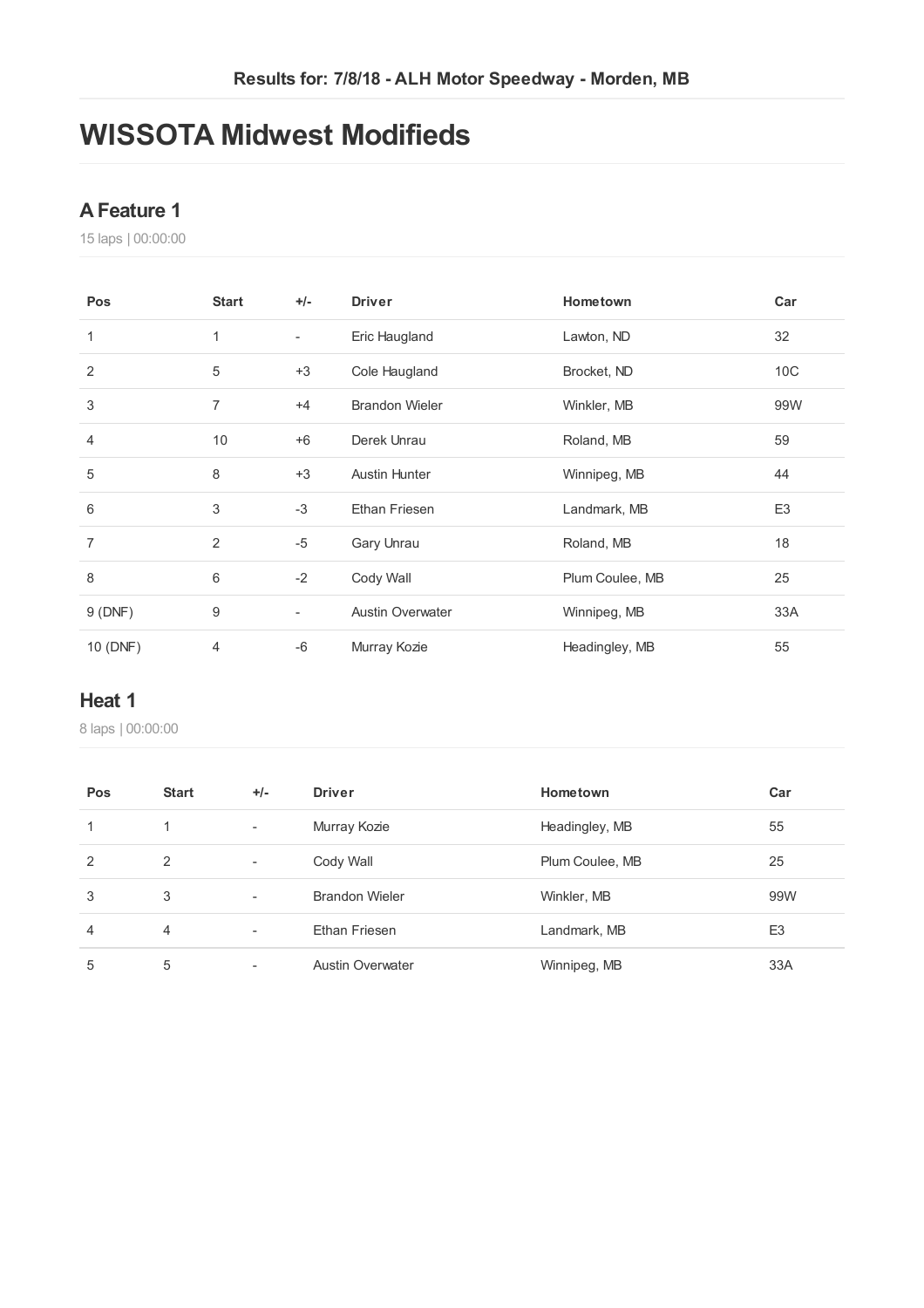#### **Heat 2**

laps | 00:00:00

| Pos | <b>Start</b>   | $+/-$ | <b>Driver</b>        | Hometown     | Car             |
|-----|----------------|-------|----------------------|--------------|-----------------|
| 1   | 3              | $+2$  | <b>Austin Hunter</b> | Winnipeg, MB | 44              |
| 2   |                | $-1$  | Cole Haugland        | Brocket, ND  | 10 <sup>C</sup> |
| 3   | $\overline{4}$ | $+1$  | Eric Haugland        | Lawton, ND   | 32              |
| 4   | 5              | $+1$  | Gary Unrau           | Roland, MB   | 18              |
| 5   | 2              | $-3$  | Derek Unrau          | Roland, MB   | 59              |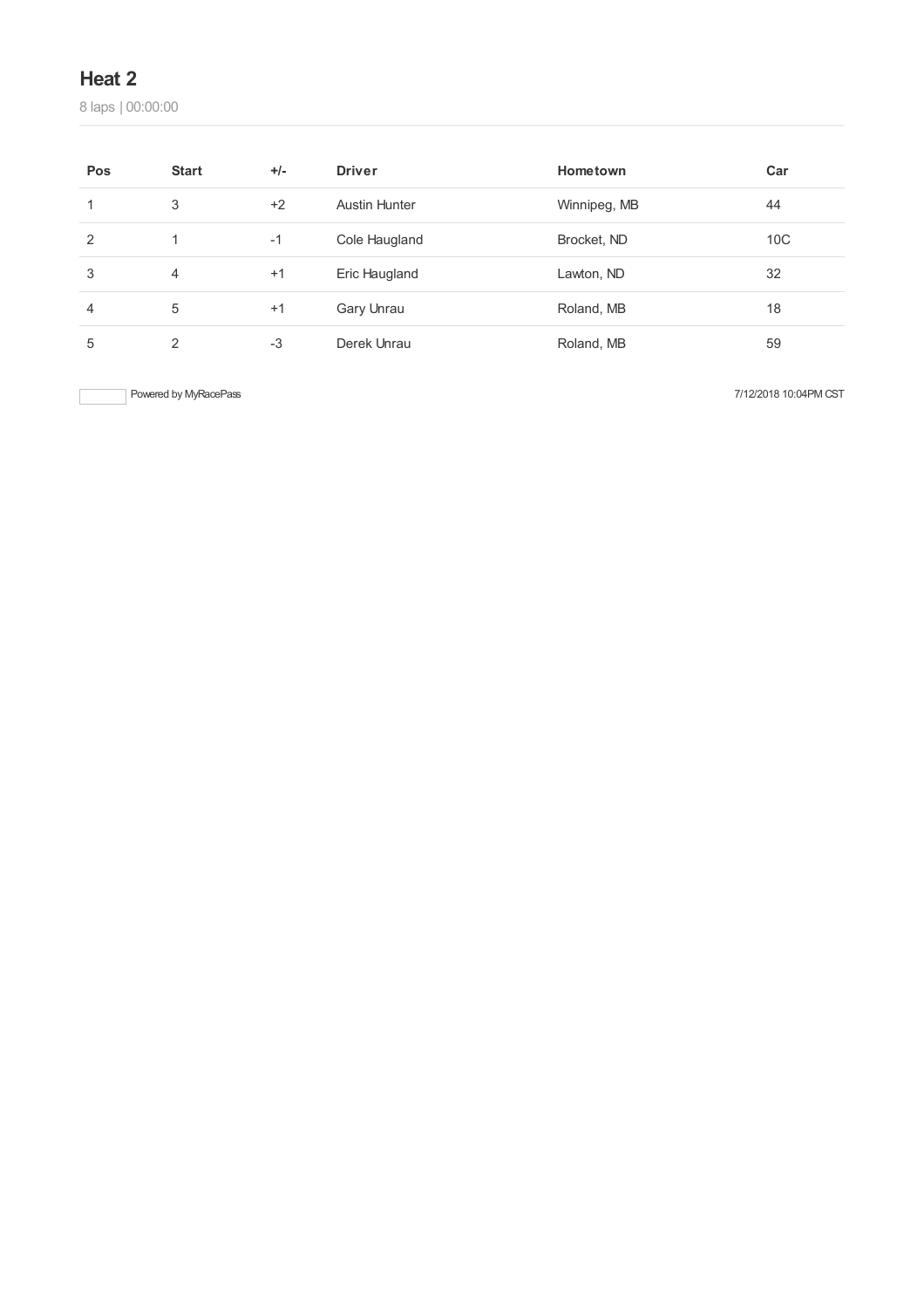# **4 Cylinder**

#### **AFeature 1**

15 laps | 00:00:00

| Pos | <b>Start</b> | $+/-$ | <b>Driver</b> | Hometown     | Car |
|-----|--------------|-------|---------------|--------------|-----|
|     | 3            | $+2$  | Ryan Higgins  | Winnipeg, MB | 99  |
| 2   |              | -1    | Madison Brown | Winnipeg, MB | 77  |
| 3   |              | -1    | Denis Seguin  | Winnipeg, MB | 23  |

### **Heat 1**

8 laps | 00:00:00

| Pos | <b>Start</b> | $+/-$                    | <b>Driver</b> | Hometown     | Car |
|-----|--------------|--------------------------|---------------|--------------|-----|
|     |              | $+1$                     | Ryan Higgins  | Winnipeg, MB | 99  |
| 2   |              | -1                       | Madison Brown | Winnipeg, MB | 77  |
| 3   |              | $\overline{\phantom{a}}$ | Denis Seguin  | Winnipeg, MB | 23  |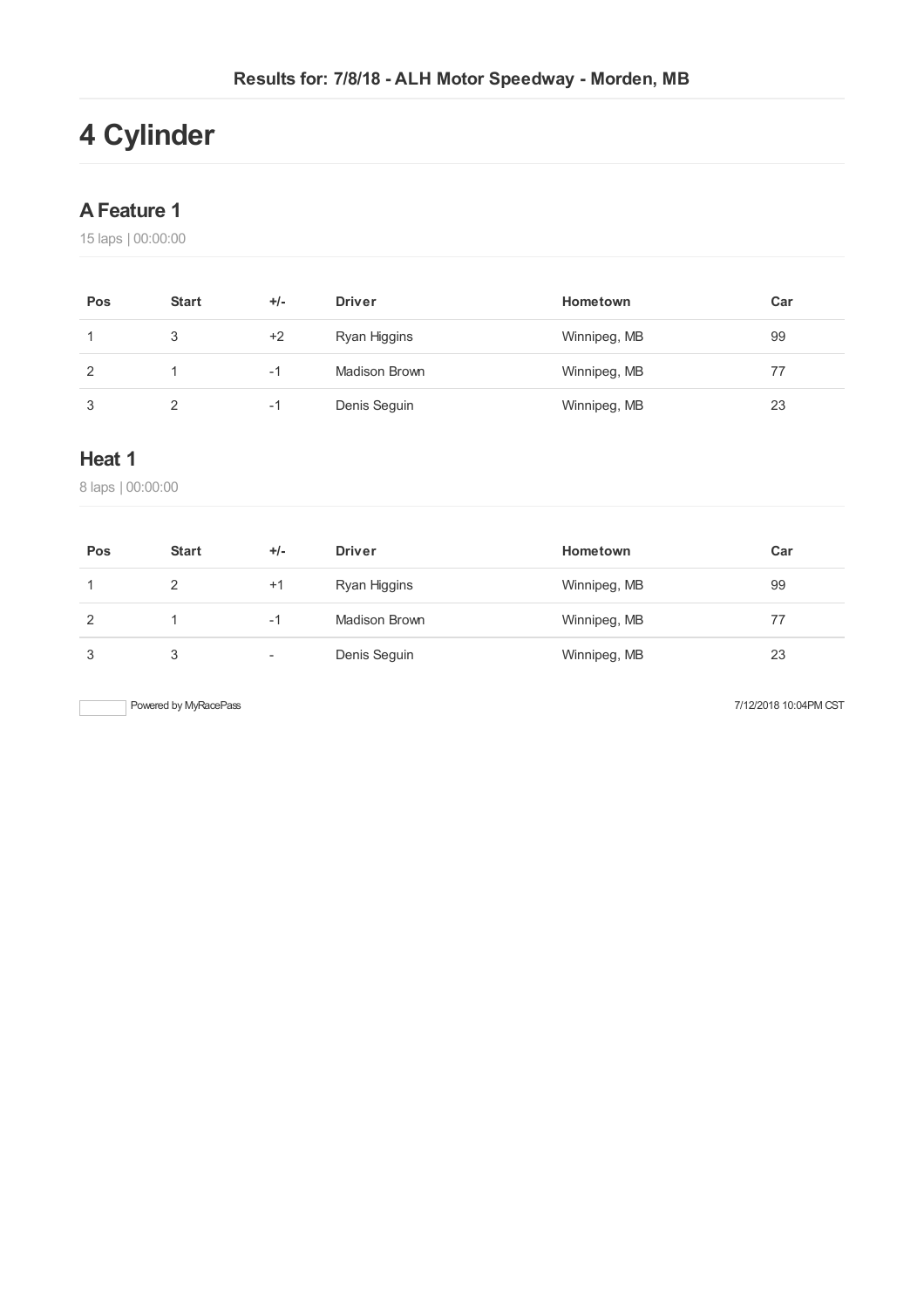# **Slingshots**

#### **AFeature 1**

laps | 00:00:00

| Pos              | <b>Start</b>   | $+/-$                    | <b>Driver</b>         | Hometown            | Car            |
|------------------|----------------|--------------------------|-----------------------|---------------------|----------------|
| 1                | $\overline{4}$ | $+3$                     | Dexter Saxon          |                     | 12             |
| $\overline{2}$   | $\sqrt{2}$     | $\overline{\phantom{0}}$ | Ryder Raynard         | Estevan, SK         | 18             |
| 3                | 8              | $+5$                     | Ty Saxon              |                     | 41             |
| 4                | 6              | $+2$                     | <b>Tyler Doell</b>    | Carman, MB          | 8              |
| 5                | 5              | $\overline{\phantom{0}}$ | Edna Zacharias        | Plum Coulee, MB     | 15             |
| 6                | $\overline{7}$ | $+1$                     | Keenan Glasser        |                     | 22             |
| $\overline{7}$   | 1              | -6                       | Sierra Staff          | East Saint Paul, MB | $\overline{7}$ |
| 8                | 9              | $+1$                     | <b>Brooke Cousins</b> | Morden, MB          | 36             |
| $\boldsymbol{9}$ | 3              | $-6$                     | Jesse Gibson          | Estevan, SK         | 17             |
| 10               | 11             | $+1$                     | Cyrus Falk            | GRETNA, MB          | 9              |
| 11               | 12             | $+1$                     | Cash Saxon            | Lampman, SK         | 99             |
| 12 (DNF)         | 10             | $-2$                     | Amy Doell             | Carman, MB          | 4              |

#### **Heat 1**

laps | 00:00:00

| Pos            | <b>Start</b>   | $+/-$                    | <b>Driver</b>         | Hometown        | Car |
|----------------|----------------|--------------------------|-----------------------|-----------------|-----|
| 1              | 5              | $+4$                     | Dexter Saxon          |                 | 12  |
| 2              | 1              | $-1$                     | Keenan Glasser        |                 | 22  |
| 3              | 6              | $+3$                     | Edna Zacharias        | Plum Coulee, MB | 15  |
| $\overline{4}$ | $\overline{4}$ | $\overline{\phantom{a}}$ | Jesse Gibson          | Estevan, SK     | 17  |
| 5              | 2              | $-3$                     | <b>Brooke Cousins</b> | Morden, MB      | 36  |
| 6              | 3              | $-3$                     | Cyrus Falk            | GRETNA, MB      | 9   |